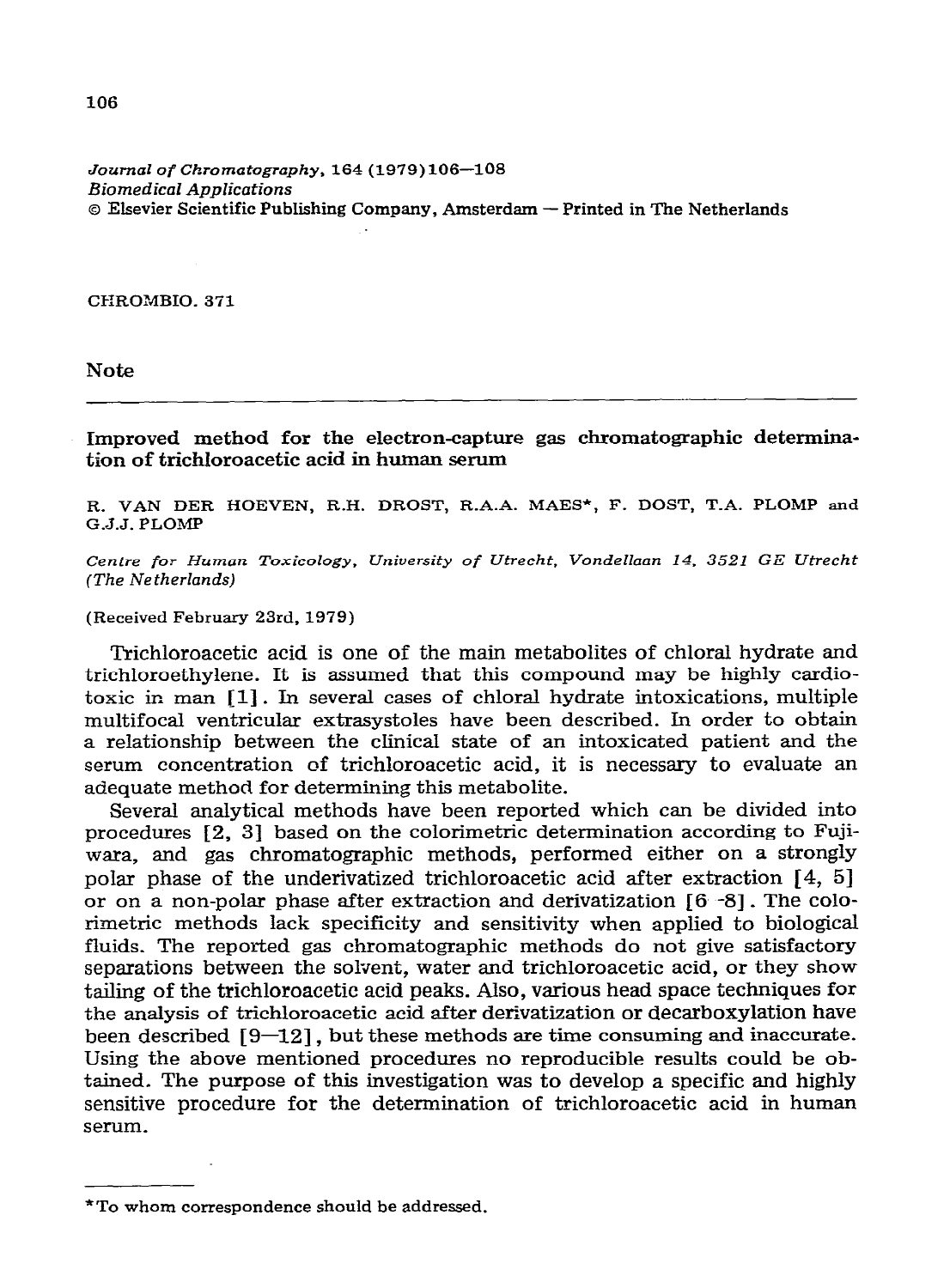## **EXPERIMENTAL**

#### *Instrumentation*

**A Tracor Model 550 gas chromatograph equipped with a pulsed mode 63Ni electron-capture detector. and a Tekman Model TE 200 1-mV recorder were used. Analyses"were performed on a glass column (1.8 m** *X* **4 mm I.D.) packed with 3% OV-17 on Gas-Chrom Q (SO-100 mesh)\_ Pre-purified nitrogen was used as the carrier gas at a flow-rate of 35 ml/min. The temperature of the column was maintained at SO", the injection port at 150" and the detector at 260".** 

## *Procedure*

**A O-10-ml serum sample was diluted to 5.0 ml with distilled water using a dispenser/diluter into a disposable glass tube. After mixing for 30 set on a whirl mixer, 0.20 ml were pipetted into a lo-ml extraction tube. To this**  solution, 0.2 ml 3 M sulphuric acid and 4.0 ml of a solution containing  $4 \mu$ g/ **ml o-dichlorobenzene in toluene as the internal standard were added. This**  solution was mixed for 15 min and then centrifuged at  $2500 \text{ g}$  for 10 min.

**2.00 ml of the toluene phase were transferred to another extraction tube and 0.5 ml of the methylating agent (14% boron trifluoride in methanol; Sigma, St. Louis, Mo.,U.S.A.) was added. The tube was mixed for 3 min and then heated at 80" for 90 min. After cooling the mixture to room temperature, 1.0 ml of distilled water was added to remove excess derivatization reagent.**  The tube was centrifuged at 3000 rpm for 5 min and  $1 \mu l$  of the toluene **phase was injected into the.gas chromatograph.** 

# **RESULTS AND DISCUSSION**

**Chromatograms of serum samples (Fig. 1) demonstrate that no interfering \* peaks occur. The retention time of trichloroacetic acid methyl ester is 92 sec. The standard curve, prepared by adding known amounts of trichloroacetic**  acid to blank human serum was linear over the range of  $20-200$  mg/l ( $r = 0.98$ , slope =  $3.92 \times 10^{-3}$ , y-intercept =  $0.15$  mg/l). The inter-assay (day-to-day) **variation for the method was investigated by replicate analyses (** $n = 5$ **) of spiked serum samples ranging from 25 -220 mg/l, and showed a coefficient of variation ranging from lo-5% for the respective concentrations. The recovery of various amounts of trichloroacetic acid (20-200 mg/l) added to serum, varied from 90-97%. Using the described method, the lowest trichloroacetic acid serum concentration which can be measured is about 10 mg/l. The amounts of trichloroacetic acid which were found after the intake of lo-20 g chloral hydrate in three patients ranged from 265-120 mg/J over the first 72 h.** 

**Chloral hydrate and trichloroethanol did not interfere in the described gas chromatographic procedure.** 

**Summarizing, it can be concluded that a sensitive, specific and reliable method, which is suitable for routine analysis has been developed to determine trichloroacetic acid in human serum.**